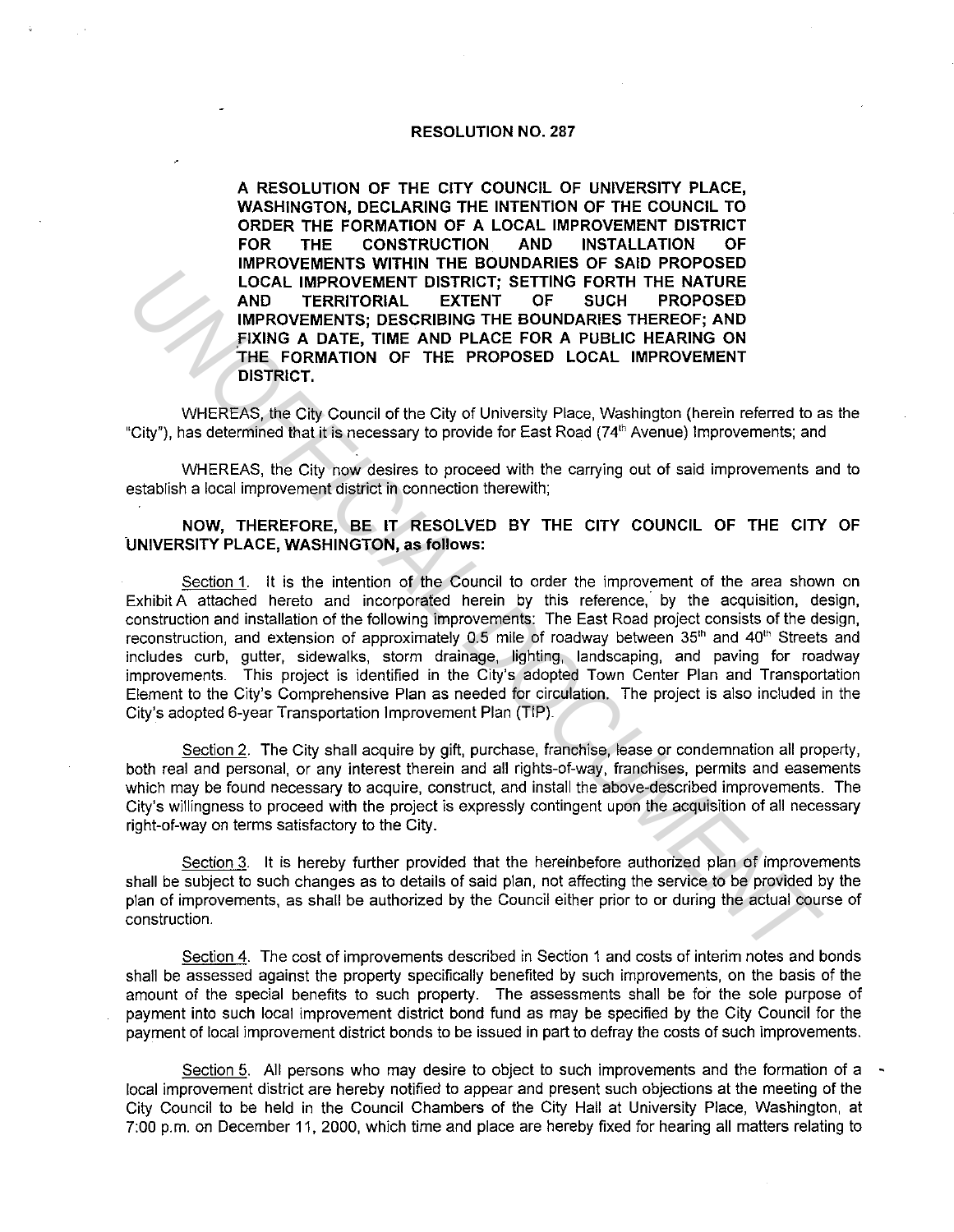said proposed improvements and all objections thereto and for determining the method of payment of said improvements. The City Clerk is hereby directed to give notice of the hearing by publication of this resolution in at least two consecutive issues of the official newspaper of the City, with the date of the first publication to be at least 15 days prior to the date of the hearing, and to mail a notice of such hearing setting forth the nature of the proposed improvements, the total estimated cost, the estimated benefits of improvements to the particular lot, tract or parcel of land, the time and date of said hearing, at least 28 days before the date thereof, to each owner or reputed owner of any lot, tract, parcel of land, or other property specially benefited by said improvements, at the address shown on the tax rolls of the Pierce County Assessor. **Example of the data thereof, to each owner or reputed owner of any lot, tract, parcel of tand, or property specially benefited by said improvements, at the address shown on the tax rolls of the Found MSSESSOR.**<br> **NOOPTED** 

**ADOPTED AT A REGULAR MEETING OF THE CITY COUNCIL OF UNIVERSITY PLACE, WASHINGTON, HELD ON THE JOTH DAY OF OCTOBER, 2000.** 

-ATTEST:

Jeven Noteleu

Susan Matthew, City Clerk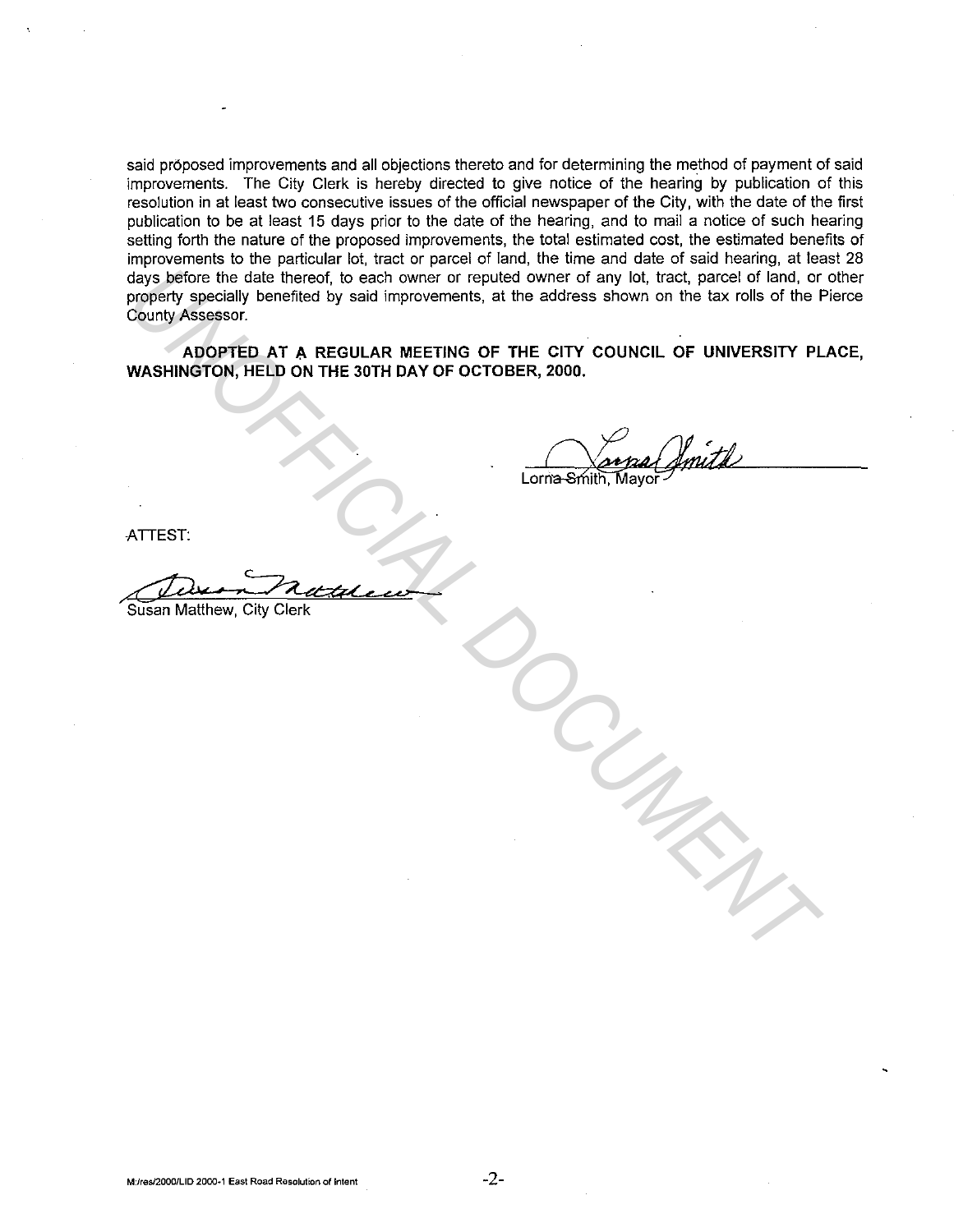## EXHIBIT A

[Attach map showing proposed boundaries of LID.]

UNOFFICIAL DOCUMENT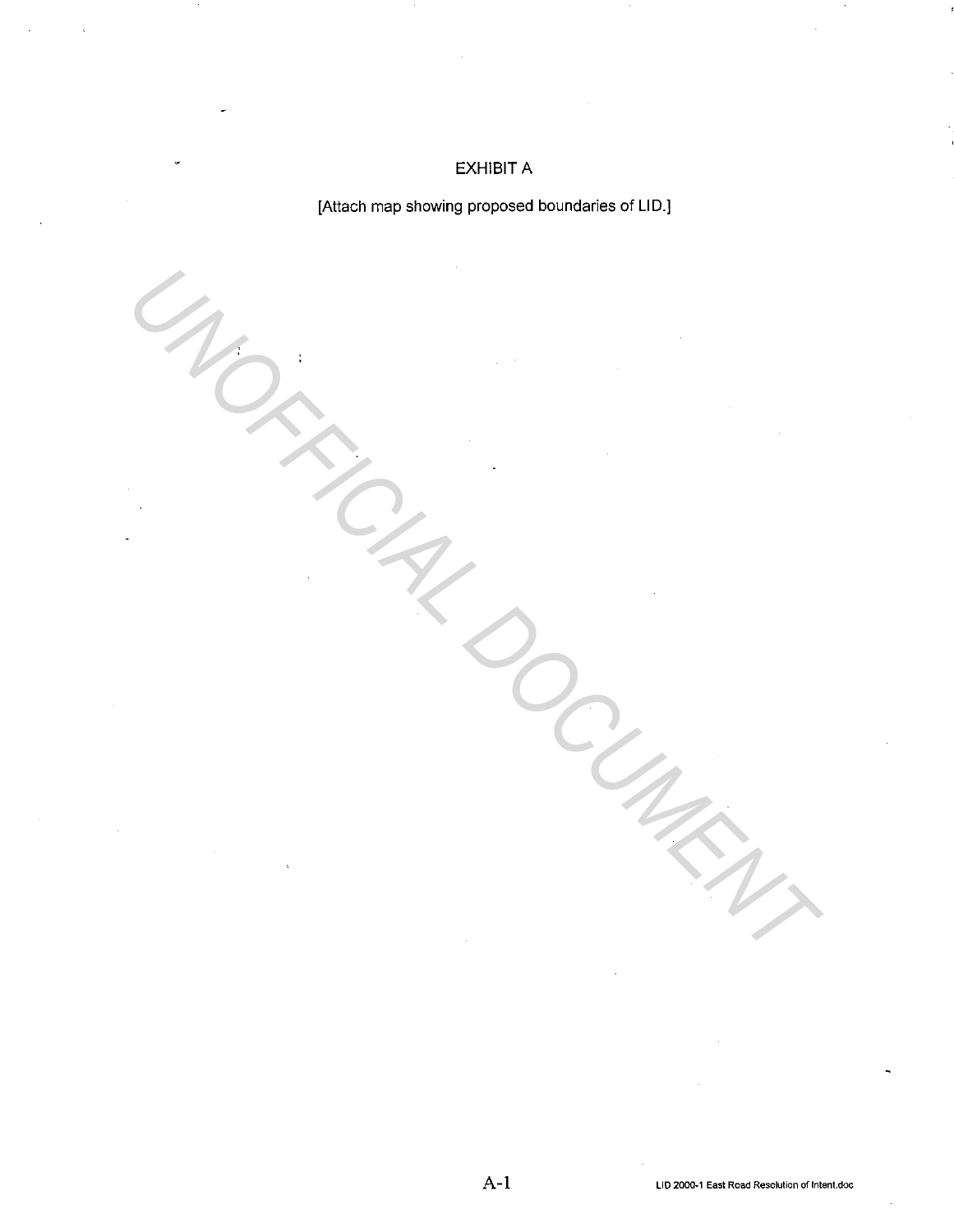

 $\epsilon$  .

 $\hat{\hat{\mathbf{v}}}_{i}$